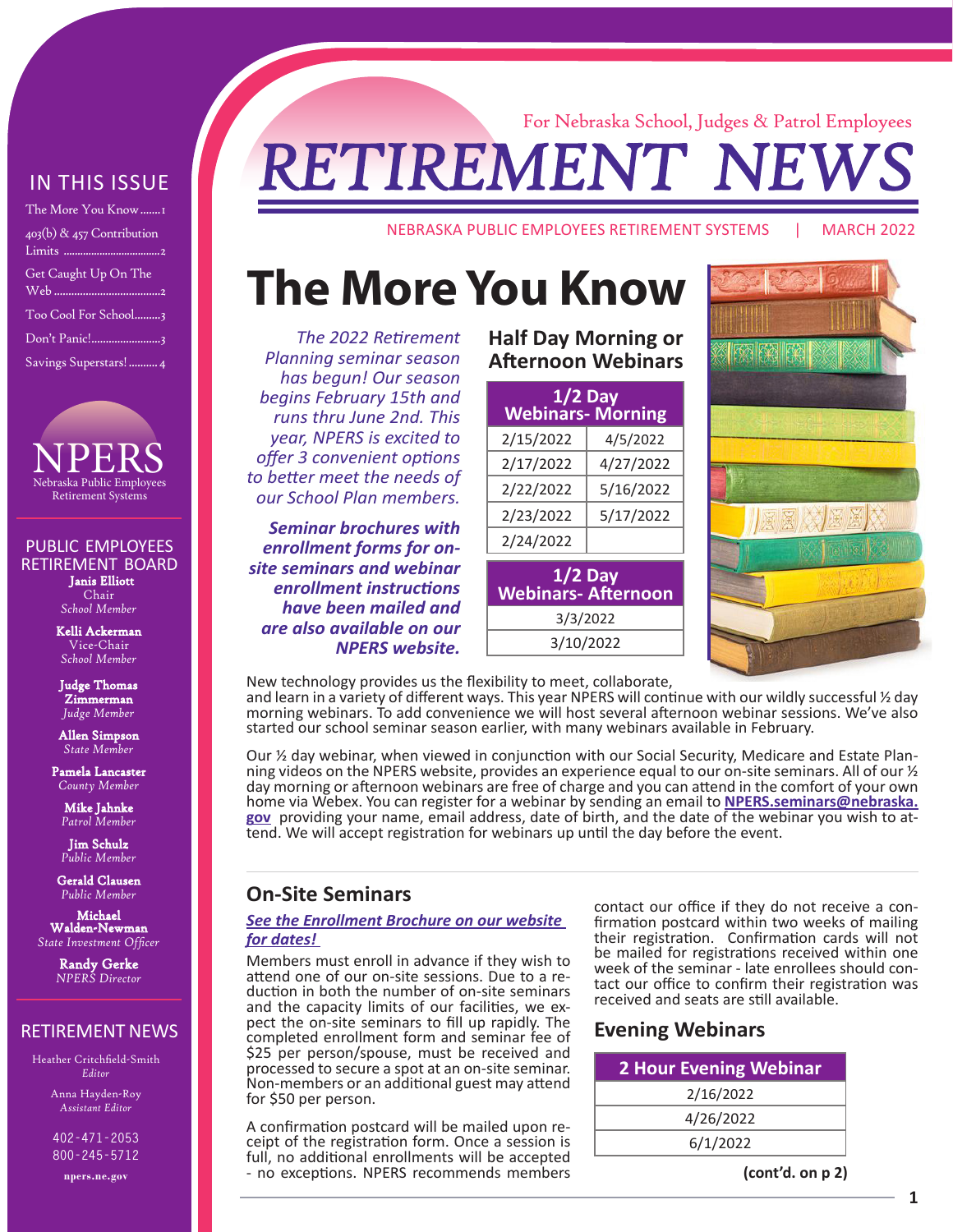## <span id="page-1-0"></span>**The More You Know (cont'd.)**

In our 2-hour evening webinars you will have a chance to hear our Retirement 101 presentation, outlining your school plan and be given the opportunity to ask questions of our presenters. These free events are conveniently scheduled after work hours. To register for one of these events, just send an email to **[NPERS.seminars@nebraska.gov](mailto:NPERS.seminars%40nebraska.gov?subject=Retirement%20Webinar%20Registration)** containing your name, date of birth, email address, and the date of the evening webinar you wish to attend.

It is our hope that all our members will find an educational experience that best fits their learning style and schedule given the wider array of opportunities we are offering. Be on the look-out for your seminar brochure or find it on our website.

Still don't have the time for a seminar? We've got you covered! Currently ALL of our day-long seminars are available online as videos on **[NPERS.NE.GOV.](http://NPERS.NE.GOV)**

## **403(b) & 457 Contribution Limits**

2022 maximum contribution limits have been announced by the IRS for 403(b) and 457 Deferred Compensation (DCP) retirement plans. For both plans, the standard yearly maximum contribution has been increased from \$19,500 to \$20,500. Individuals age 50 or older may contribute an additional \$6,500 using the Age 50 Catch-up provision, increasing their total limit to \$27,000.

School employees who have completed 15 or more years of service in the same school district and have contributed, on average, less than \$5,000 a year to their 403(b) may be able to contribute more under the Lifetime ("Long Service") Catch-up provision. This allows eligible 403(b) participants to contribute up to an additional \$3,000 per year up to a lifetime maximum of \$15,000.

#### **2021 LIMITS FOR SCHOOL EMPLOYEES PARTICIPATING IN A 403(B)**

| <b>Tax Year</b> | <b>Standard</b>     | If you Qualify           | If you Qualify  | <b>If you Qualify for</b>  |
|-----------------|---------------------|--------------------------|-----------------|----------------------------|
|                 | <b>Maximum</b>      | for the \$3,000          | for the Age 50  | <b>BOTH the Age 50 and</b> |
|                 | <b>Contribution</b> | <b>Lifetime Catch-Up</b> | <b>Catch-Up</b> | Lifetime Catch-Up*         |
| 2022            | \$20,500            | \$23,500                 | \$27,000        | \$30,000                   |

*\* The first \$3,000 of contributions in excess of the standard \$20,500 limit will apply to the Lifetime Catch-up and reduce the \$15,000 Lifetime Catch-up limit. For more information on 403(b) limits, please refer to IRS publication 571.*

NPERS does not administer 403(b) plans. School employees who wish to participate in a 403(b) should contact their HR depart- ment for plan and enrollment information.

#### **2022 LIMITS FOR STATE PATROL EMPLOYEES AND JUDGES PARTICIPATING IN DEFERRED COMPENSATION**

| <b>Tax Year</b> | If you are<br>Under Age 50 | If you Qualify for the<br><b>Age 50 Catch-Up</b> | State Patrol and Judges who would like to participate<br>in the State DCP can access the enrollment form on<br>the NPERS website under "Forms." This form should<br>be submitted to your agency payroll or HR rep so<br>they can set up the payroll deduction. |
|-----------------|----------------------------|--------------------------------------------------|----------------------------------------------------------------------------------------------------------------------------------------------------------------------------------------------------------------------------------------------------------------|
| 2022            | \$20,500                   | \$27,000                                         |                                                                                                                                                                                                                                                                |

## **Get Caught Up On The Web**

In December of 2021, the NPERS education services team was invited to conduct a webinar for members of our Judges Plan to outline how their benefit works. After the presentation, members were given time to ask questions of our retirement experts. If you weren't able to make it to this event, but you want to catch up on what was presented, we have great news! The event was recorded and can now be found on our website, on the Judges' plan page, at: https://npers.ne.gov/SelfService/public/planInfor-<br>mation/judges/judgesPlanInfo.jsp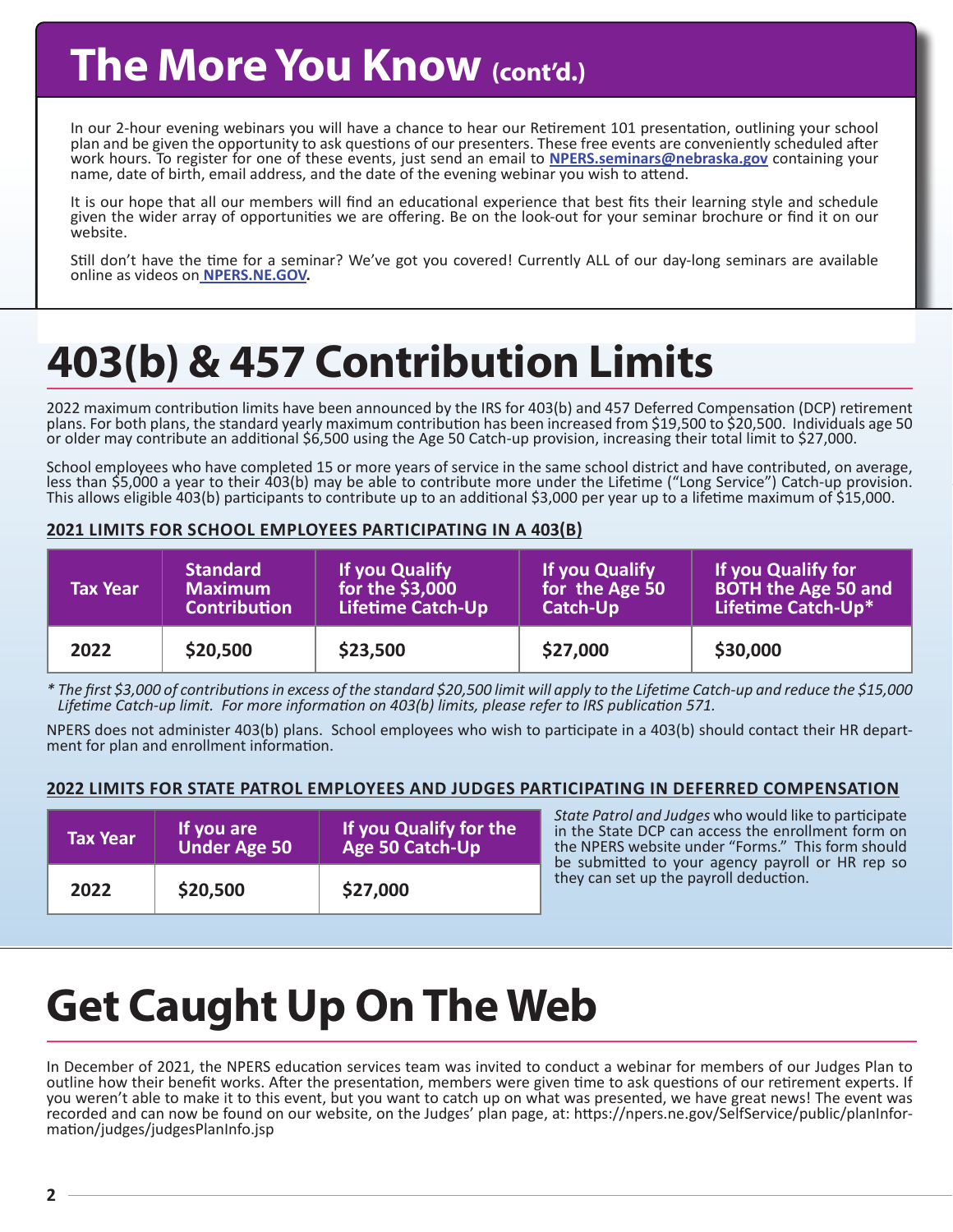## <span id="page-2-0"></span>**Too Cool for School...**

A member must incur a bona fide termination of employment (termination) with all employers covered by the School Plan to be eligible for a distribution from retirement. To terminate, the member must not render any service to any employer covered by the School Plan for at least 180 days following the alleged termination date and must not prearrange a return to work. However, due to the schools' needs for substitutes, members may render *up to* 8 days in a calendar month of intermittent voluntary and/or substitute service during the 180-day period and still incur a bona fide termination.

To help protect this important exception, schools *must* track the intermittent voluntary and/or substitute service during<br>the 180 days after the member's termination to ensure compliance, and **should not** report compensation, contributions, and service credit *related to the intermittent voluntary and/ <u>or substitute service</u>* to NPERS after the member terminates unless the member violates the termination rules. A "true substitute" will not accrue hours or compensation related to the services they render.

NPERS' Internal Audit Team has found that **some of the schools tested have not complied with the new rules or have mem- bers who did not comply with the new rules.**

What can you, the member, do to make sure you and your school are not violating the new LB 147 Rules? If you are subbing or volunteering at the school where you were previously employed, after your termination from employment:

- know and understand the new rule regarding the service you are providing (no more than 8 "days of service" may be rendered),
- keep your own records that can be given to the school/ NPERS for hours you worked,
- call NPERS if you have questions or want to make sure you are on the right track.

# **Don't Panic!**

*How to achieve a sense of calm and confidence about your retirement in three easy to follow steps.*

Let's face it, there are factors everywhere causing major stress headaches that even a nice cup of hot tea won't cure. However, there are things we can do now to help ease the knots in our necks and stop our hand-wringing over financial worries.

#### **Step 1 - Have an emergency fund**

Nowadays, lots of things can cause worry about present and future finances. One of the best ways to alleviate some of the stress and worry is to have an emergency fund that contains between 3 and 6 months' worth of living expenses. Such a fund allows you to better adapt to life's crazy twists and turns, and keeps you from taking on debt, or dipping into retirement savings, should the unexpected happen.

Experts say putting your emergency funds in a separate account, or even a different bank, will help remind you it is for emergencies only. Your emergency fund buys peace of mind, which is priceless.

#### **Step 2 - Make a plan**

Something else that can inspire confidence and enhance calm is to have a complete, and well thought out financial plan. Educate yourself about retirement investing. Learn the history and performance of available funds. Determine your personal investment strategy. Ask spe-<br>cific questions, such as:

- What do I know about my pension plan?
- What do I want to know?
- Where can I get this information?
- What investment opportunities do I have other than my pension plan (i.e., traditional or ROTH IRA ac- counts, 403(b) plans, 457 plans, etc.)?
- How much risk am I comfortable accepting?
- When do I want to retire?
- What is my debt-to-income ratio?

These questions clear up your current financial picture as it stands today. From there, you can decide where you want to be in the future, and better plan on how to get to your long-term destination.

#### **Step 3 - Stick to it**

Unpredictable markets are always a concern. That be-<br>ing said, well-educated, long-term investing focused on<br>long-term returns, growth, and general capital preservation (as we near retirement), helps you see where you can be in the future, and invokes a sense of calm and purpose that should stave off panic.